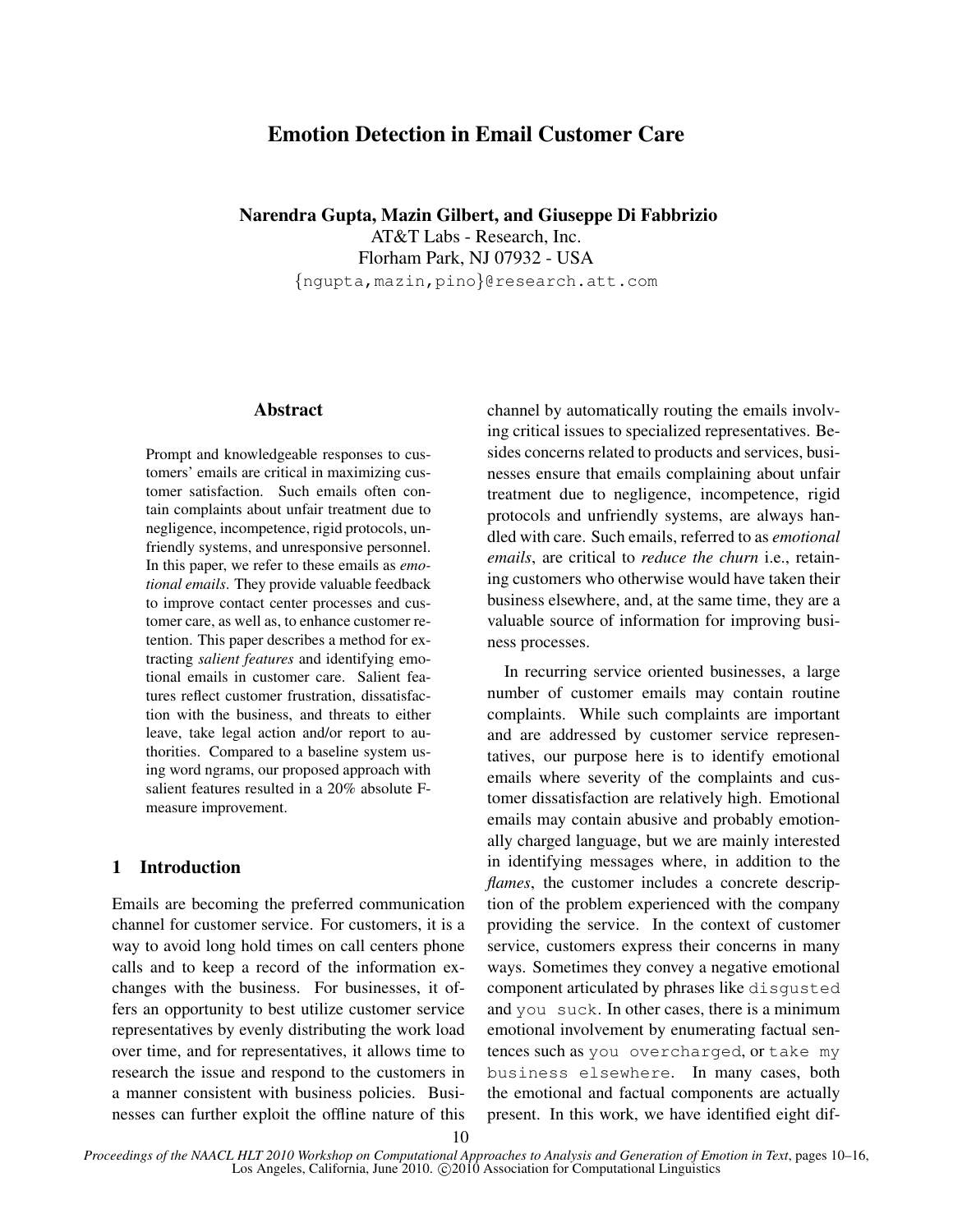ferent ways that customers use to express their emotions in emails. Throughout this paper, these ways will be referred to as *Salient Features*. We cast the identification of emotional email as a text classification problem, and show that using salient features we can significantly improve the identification accuracy. Compared to a baseline system which uses Boosting (Schapire, 1999) withnword *n*-grams features, our proposed system using salient features resulted in improvement in f-measure from 0.52 to 0.72.

In section 2, we provide a summary of previous work and its relationship with our contribution. In section 3, we describe our method for emotion detection and extraction of salient features. A series of experiments demonstrating improvement in classification performance is presented in section 4. We conclude the paper by highlighting the main contribution of this work in section 5.

# 2 Previous Work

Extensive work has been done on emotion detection. In the context of human-computer dialogs, although richer features including acoustic and intonation are available, there is a general consensus (Litman and Forbes-Riley, 2004b; Lee and Narayanan, 2005) about the use of lexical features to significantly improve the accuracy of emotion detection.

Research has also been done in predicting basic emotions (also referred to as *affects*) within text (Alm et al., 2005; Liu et al., 2003). To render speech with prosodic contour conveying the emotional content of the text, one of 6 types of human emotions (e.g., angry, disgusted, fearful, happy, sad, and surprised) are identified for each sentence in the running text. Deducing such emotions from lexical constructs is a hard problem evidenced by little agreement among humans. A Kappa value of 0.24-0.51 was shown in Alm et al. (2005). Liu et al. (2003) have argued that the absence of affect laden surface features i.e., key words, from the text does not imply absence of emotions, therefore they have relied more on common-sense knowledge. Instead of deducing types emotions in each sentence, we are interested in knowing if the entire email is emotional or not. Additionally we are also interested in the intensity and the cause of those emotions.

There is also a body of work in areas of creating Semantic Orientation (SO) dictionaries (Hatzivassiloglou and McKeown, 1997; Turney and Littman, 2003; Esuli and Sebastiani, 2005) and their use in identifying emotions laden sentences and polarity (Yu and Hatzivassiloglou, 2003; Kim and Hovy, 2004; Hu and Liu, 2004) of those emotions. While such dictionaries provide a useful starting point, their use alone does not yield satisfactory results. In Wilson et al. (2005), classification of phrases containing positive, negative or neutral emotions is discussed. For this problem they show high agreement among human annotators (Kappa of 0.84). They also show that labeling phrases as positive, negative or neutral only on the basis of presence of key word from such dictionaries yields a classification accuracy of 48%. An obvious reason for this poor performance is that semantic orientations of words are context dependent.

Works reported in Wilson et al. (2005); Pang et al. (2002) and Dave et al. (2003) have attempted to mitigate this problem by using supervised methods. They report classification results using a number of different sets of features, including unigram word features. Wilson et al. (2005) reports an improvement (63% to 65.7% accuracy) in performance by using a host of features extracted from syntactic dependencies. Similarly, Gamon (2004) shows that the use of deep semantic features along with word unigrams improve performances. Pang et al. (2002) and Dave et al. (2003) on the other hand confirmed that word unigrams provide the best classification results. This is in line with our experience as well and could be due to sparseness of the data. We also used supervised methods to predict emotional emails. To train predictive models we used word ngrams (uni-, bi- and tri-grams) and a number of binary features indicating the presence of words/phrases from specific dictionaries.

Spertus (1997) discusses a system called Smoky which recognizes hostile messages and is quite similar to our work. While Smoky is interested in identifying messages that contain *flames*, our research on emotional emails looks deeper to discover the reasons for such flames. Besides word unigrams, Smoky uses rules to derive additional features for classification. These features are intended to capture different manifestations of the flames. Simi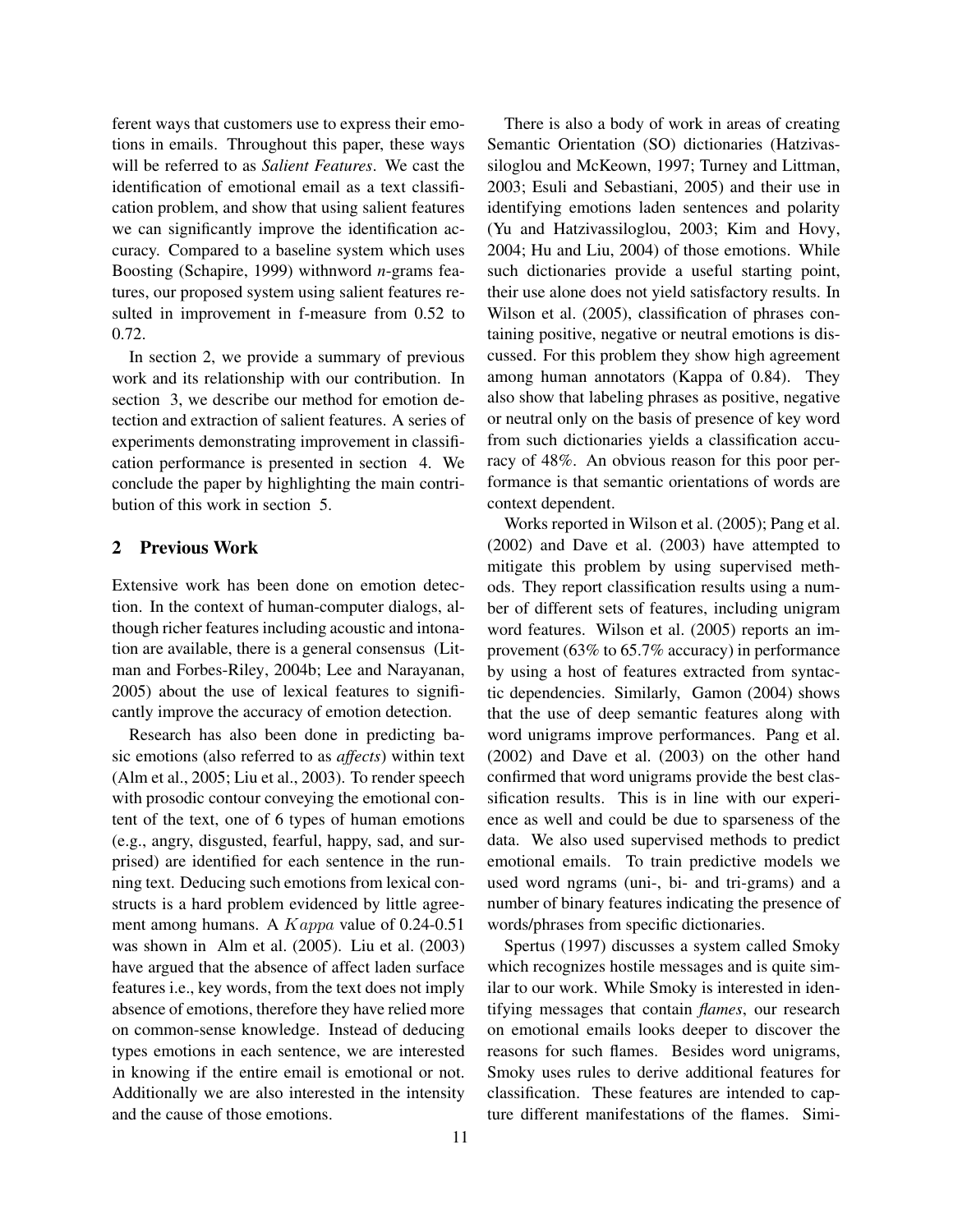larly, in our work we also use rules (in our case implemented as table look-up) to derive additional features of emotional emails.

#### 3 Emotion detection in emails

We use supervised machine learning techniques to detect emotional emails. In particular, our emotion detector is a statistical classifier model trained using hand labeled training examples. For each example, a set of salient features is extracted. The major components of our system are described below.

### 3.1 Classifier

For detecting emotional emails we used Boostexter as text classification. Our choice of machine learning algorithm was not strategic and we have no reason to believe that SVMs or maximum entropy– based classifiers will not perform equally well. Boostexter, which is based on the boosting family of algorithms, was first proposed by Schapire (1999). It has been applied successfully to numerous text classification applications (Gupta et al., 2005) at AT&T. Boosting builds a highly accurate classifier by combining many "weak" base classifiers, each one of which may only be moderately accurate. Boosting constructs the collection of base classifiers iteratively. On each iteration  $t$ , the boosting algorithm supplies the base learner weighted training data and the base learner generates a base classifier  $h_t$ . Set of nonnegative weights  $w_t$  encode how important it is that  $h_t$  correctly classifies each email. Generally, emails that were most often misclassified by the preceding base classifiers will be given the most weight so as to force the base learner to focus on the "hardest" examples. As described in Schapire and Singer (1999), Boostexter uses *confidence rated* base classifiers  $h$  that for every example  $x$  (in our case it is the customer emails) output a real number  $h(x)$  whose sign  $(-1 \text{ or } +1)$  is interpreted as a prediction $(+1 \text{ indi})$ cates emotional email), and whose magnitude  $|h(x)|$ is a measure of "confidence." The output of the final classifier f is  $f(x) = \sum_{t=1}^{T} h_t(x)$ , i.e., the sum of confidence of all classifiers  $h_t$ . The real-valued predictions of the final classifier  $f$  can be mapped onto a confidence value between 0 and 1 by a logistic function;

$$
conf(x = \text{emotional email}) = \frac{1}{1 + e^{-f(x)}}.
$$

The learning procedure in boosting minimizes the negative conditional log likelihood of the training data under this model, namely:

$$
\sum_{i} \ln(1 + e^{-y_i f(x_i)}).
$$

Here  $i$  iterates over all training examples and  $y_i$  is the label of ith example.

#### 3.2 Feature extraction

Emotional emails are a reaction to perceived excessive loss of time and/or money by customers. Expressions of such reactions in emails are salient features of emotional emails. For our data we have identified the eight features listed below. While many of these features are of general nature and can be present in most customer service related emotional emails, in this paper we make no claims about their completeness.

- 1. Expression of negative emotions: Explicitly expressing customers affective states by phrases like it upsets me, I am frustrated;
- 2. Expression of negative opinions about the company: by evaluative expressions like dishonest dealings, disrespectful. These could also be insulting expressions like stink, suck, idiots;
- 3. Threats to take their business elsewhere: by expression like business elsewhere, look for another provider. These expressions are neither emotional or evaluative;
- 4. Threats to report to authorities: federal agencies, consumer protection. These are domain dependent names of agencies. The mere presence of such names implies customer threat;
- 5. Threats to take legal action: seek retribution, lawsuit. These expressions may also not be emotional or evaluative in nature;
- 6. Justification about why they should have been treated better. A common way to do this is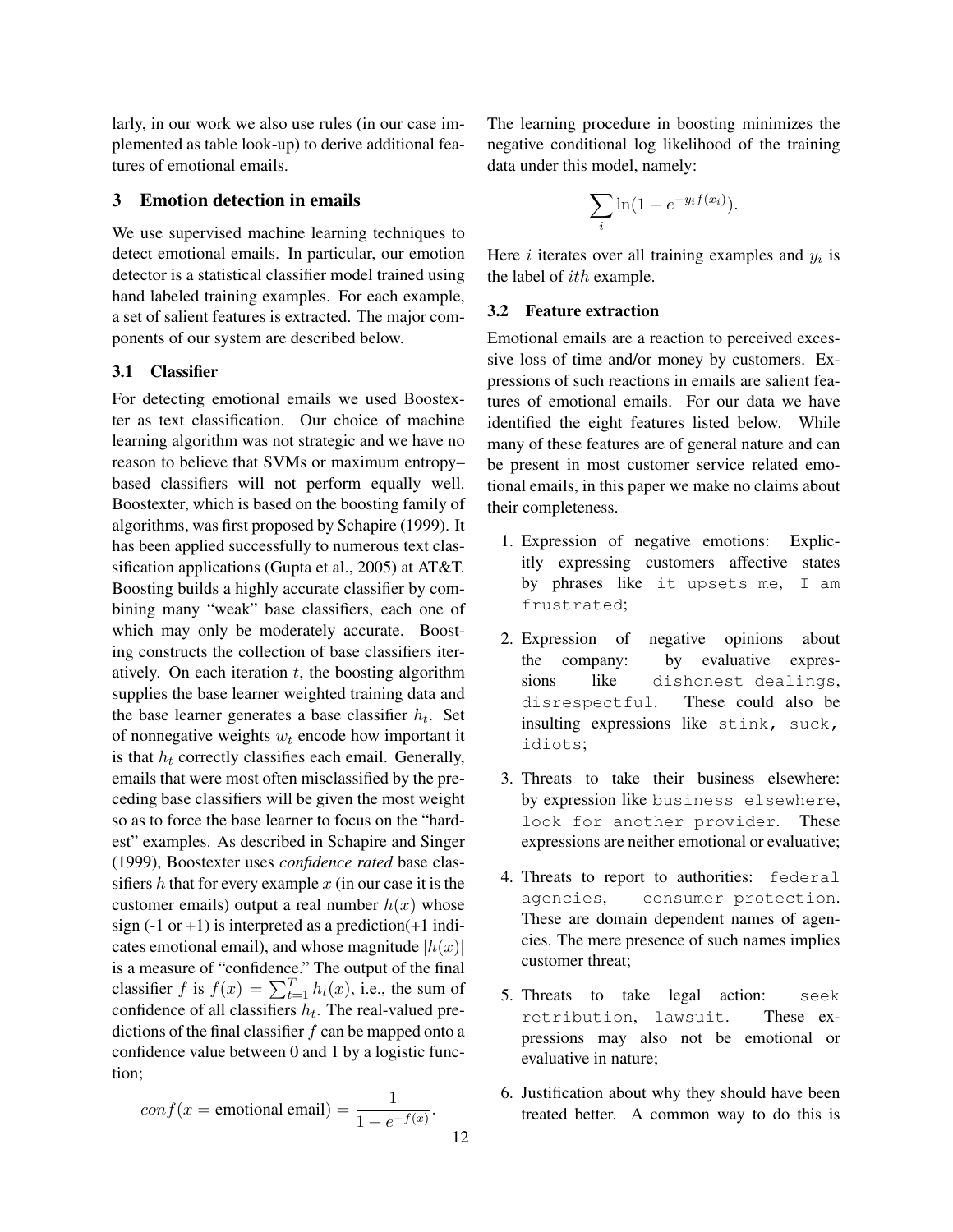to say things like long time customer, loyal customer, etc. Semantic orientations of most phrases used to express this feature are positive;

- 7. Disassociate themselves from the company, by using phrases like you people, your service representative, etc. These are analogous to rule class "Noun Phrases used as Appositions" in Spertus (1997).
- 8. State what was done wrong to them: grossly overcharged, on hold for hours, etc. These phrases may have negative or neutral semantic orientations.

In addition to the word unigrams, salient features of emotional emails are also used for training/testing the emotional email classifier. While labeling the training data, labelers look for salient features within the email and also the severity of the loss perceived by the customer. For example, email 1 in Fig. 1 is labeled as emotional because customer perception of loss is severe to the point that the customer may cancel the service. On the other hand, email 2 is not emotional because customer perceived loss is not severe to the point of service cancellation. This customer would be satisfied in this instant if he/she receives the requested information in a timely fashion.

To extract salient features from an email, eight separate lists of phrases customers use to express each of the salient features were manually created. These lists were extracted from the training data and can be considered as basic rules that identify emotional emails. In the labeling guide for critical emails labelers were instructed to look for salient features in the email and keep a list of encountered phrases. We further enriched these lists by: a) using general knowledge of English, we added variations to existing phrases and b) searching a large body of email text (different from testing) for different phrases in which key words from known phrases participated. For example from the known phrase lied to we used the word lied and found a phrase blatantly lied. Using these lists we extracted eight binary salient features for each email, indicating presence/absence of phrases from the corresponding list in the email.

- 1. You are making this very difficult for me. I was assured that my <SERVICE> would remain at <CURRENCY> per month. But you raised it to <CURRENCY> per month. If I had known you were going to go back on your word, I would have looked for another Internet provider. Present bill is <CURRENCY>, including <CURRENCY> for <SERVICE>.
- 2. I cannot figure out my current charges. I have called several times to straighten out a problem with my service for <PHONENO1> and <PHONENO2>. I am tired of being put on hold. I cannot get the information from the automated phone service.

Figure 1: Email samples: 1) emotional; 2) neutral

#### 4 Experiments and evaluation

We performed several experiments to compare the performance of our emotional email classifier with that using a ngram based text classifier. For these experiments we labeled 620 emails as training examples and 457 emails as test examples. Training examples were labeled independently by two different labelers<sup>1</sup> with relatively high degree of agreement among them. Kappa (Cohen, 1960) value of 0.814 was observed versus 0.5-0.7 reported for emotion labeling tasks (Alm and Sproat, 2005; Litman and Forbes-Riley, 2004a). Because of the relatively high agreement among these labelers, with different back ground, we did not feel the need to check the agreement among more than 2 labelers. Table 1 shows that emotional emails are about 12-13% of the total population.

| <b>Set</b> | Number of examples   Critical Emails |     |
|------------|--------------------------------------|-----|
| Training   | 620                                  | 12% |
| Test       | 457                                  | 13% |

Table 1: Distribution of emotional emails

<sup>&</sup>lt;sup>1</sup>One of the labeler was one of the authors of this paper and other had linguistic back ground.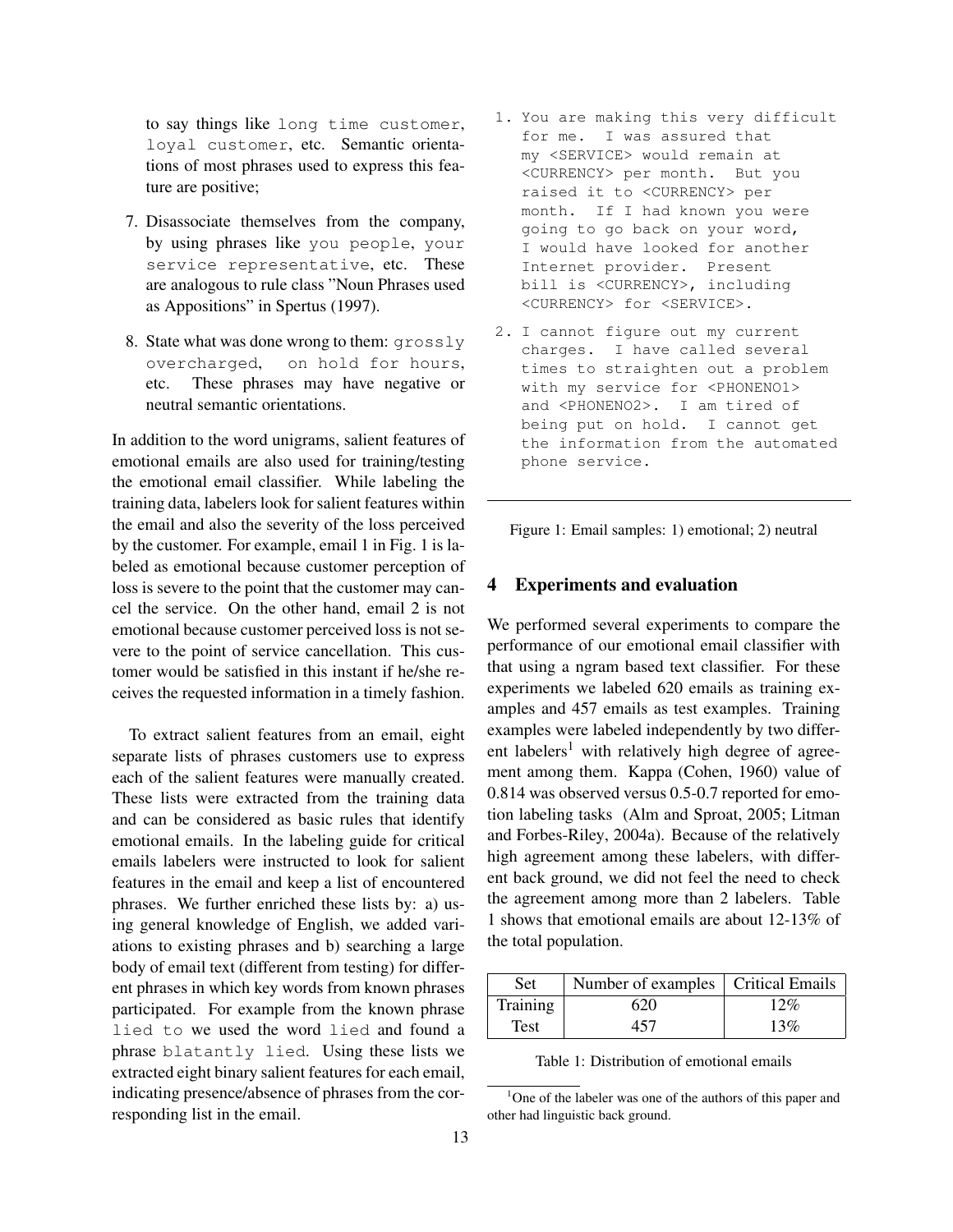Due to the limited size of the training data we used cross validation (leave-one-out) technique on the test set to evaluate outcomes of different experiments. In this round robin approach, each example from the test set is tested using a model trained on all remaining 1076 (620 plus 456) examples. Test results on all 457 test examples are averaged.

Throughout all of our experiments, we computed the classification accuracy of detecting emotional emails using precision, recall and F-measure. Notice for our test data a classifier with majority vote has a classification accuracy of 87%, but since none of the emotional emails are identified, recall and Fmeasure are both zero. On the other hand, a classifier which generates many more false positives for each true positive, will have a lower classification accuracy but a higher (non-zero) F-measure than the majority vote classifier. Fig. 2 shows precision/recall curves for different experiments. The black circles represent the operating point corresponding to the best F-measure for each curve. Actual values of these points are provided in Table 2.

As a baseline experiment we used word ngram features to train a classifier model. The graph labeled as "ngram features" in Fig. 2 shows the performance of this classifier. The best F-measure in this case is only 0.52. Obviously this low performance can be attributed to the small training set and the large feature space formed by word ngrams.

|                                | Recall | Prec. | F-Mes. |
|--------------------------------|--------|-------|--------|
| <b>Ngram Features</b>          | 0.45   | 0.61  | 0.52   |
| Rule based:                    |        |       |        |
| Threshholding on               |        |       |        |
| <b>Salient Features counts</b> |        |       |        |
| >4                             | 0.41   | 0.93  | 0.57   |
| $>$ 3                          | 0.63   | 0.74  | 0.68   |
| $\geq 2$                       | 0.81   | 0.53  | 0.63   |
| <b>Salient Features</b>        | 0.77   | 0.65  | 0.70   |
| ngram $\&$                     |        |       |        |
| <b>Salient Features</b>        | 0.65   | 0.81  | 0.72   |
| Ngram $\&$                     |        |       |        |
| <b>Random Features</b>         | 0.57   | 0.67  | 0.61   |

Table 2: Recall and precision corresponding to best Fmeasure for different classifier models



Figure 2: Precision/Recall curves for different experiments. Large black circles indicate the operating point with best F-Measure

#### 4.1 Salient features

The baseline system was compared with a similar system using salient features. First, we used a simple classification rule that we formulated by looking at the training data. According to this rule, if an email contained three or more salient features it was classified as an emotional email. We classified the test data using this rule and obtained and an Fmeasure of 0.68 (see row labeled as  $\geq$  3 in Table 2). Since no confidence thresholding can be used with the deterministic rule, its performance is indicated by a single point marked by the gray circle in Fig. 2. This result clearly demonstrates high utility of our salient features. To verify that the salient features threshold count of 3 used in our simple classification rule is the best, we also evaluated the performance of the rule for the salient features with threshold count of 2 and 4 (row labeled as  $\geq 2$  and  $\geq 4$  in Table 2).

In our next set experiments, we trained a classifier model using salient features alone and with word ngrams. Corresponding cross validation results on the test data are annotated in Table 2 and in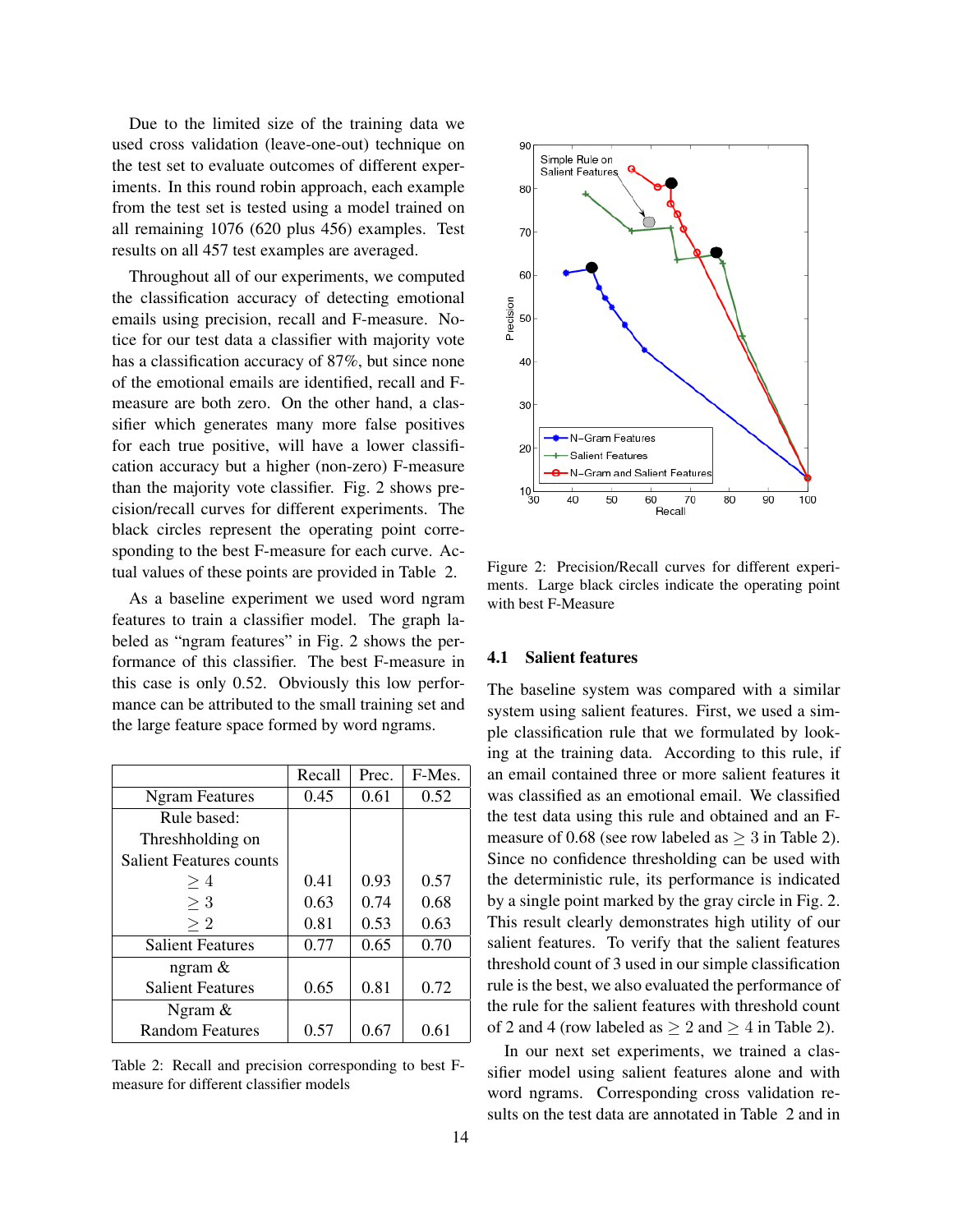Fig. 2 as "Salient Features" and "N-grams & Salient Features", respectively. Incremental improvement in best F-measure clearly shows: a) BoosTexter is able to learn better rules than the simple rule of identifying three or more salient features. b) Even though salient features provide a significant improvement in performance, there is still discriminative information in ngram features. A direct consequence of the second observation is that the detection accuracy can be further improved by extending/refining the phrase lists and/or by using more labeled data so that to exploit the discriminative information in the word ngram features.

Salient Features of emotional emails are the consequence of our knowledge of how customers react to their excessive loss. To empirically demonstrate that eight different salient features used in identification of emotional emails do provide complementary evidence, we randomly distributed the phrases in eight lists. We then used them to extract eight binary features in the same manner as before. Best F-measure for this experiment is shown in the last row of Table 2, and labeled as "N-gram & Random Features". Degradation in performance of this experiment clearly demonstrates that salient features used by us provide complimentary and not redundant information.

# 5 Conclusions

Customer emails complaining about unfair treatment are often emotional and are critical for businesses. They provide valuable feedback for improving business processes and coaching agents. Furthermore careful handling of such emails helps to improve customer retention. In this paper, we presented a method for emotional email identification. We introduced the notion of salient features for emotional emails, and demonstrated high agreement among two labelers in detecting emotional emails. We also demonstrated that extracting salient features from the email text and using them to train a classifier model can significantly improve identification accuracy. Compared to a baseline classifier which uses only the word ngrams features, the addition of the salient features improved the F-measure from 0.52 to 0.72. Our current research is focused on improving the salient feature extraction process.

More specifically by leveraging publically available Semantic orientation dictionaries, and by enriching our dictionaries using phrases extracted from a large corpus by matching syntactic patterns of some seed phrases.

#### **References**

- Alm, Cecilia and Richard Sproat. 2005. Emotional sequencing and development in fairy tales. In *Proceedings of the First International Conference on Affective Computing and Intelligent Interaction*.
- Alm, Cecilia Ovesdotter, Dan Roth, and Richard Sproat. 2005. Emotions from text: machine learning for text-based emotion prediction. In *HLT '05: Proceedings of the conference on Human Language Technology and Empirical Methods in Natural Language Processing*. Association for Computational Linguistics, Morristown, NJ, USA, pages 579–586.
- Cohen, J. 1960. A coefficient of agreement for nominal scales. *Educational and Psychological Measurement* 20(1):37–46.
- Dave, Kushal, Steve Lawrence, and David M. Pennock. 2003. Mining the peanut gallery: Opinion extraction and semantic classification of product reviews. In *Proceedings of WWW*. pages 519– 528.
- Esuli, A. and F. Sebastiani. 2005. Determining the semantic orientation of terms through gloss classificaion. In *Proceedings of CIKM-05, 14th ACM International Conference on Information and Knowledge Management*. Bremen, DE., pages 617–624.
- Gamon, M. 2004. Sentiment classification on customer feedback data: Noisy data large feature vectors and the role of linguistic analysis. In *Proceedings of COLING 2004*. Geneva, Switzerland, pages 841–847.
- Gupta, Narendra, Gokhan Tur, Dilek Hakkani-Tür, Srinivas Banglore, Giuseppe Riccardi, and Mazin Rahim. 2005. The AT&T Spoken Language Understanding System. *IEEE Transactions on Speech and Audio Processing* 14(1):213–222.
- Hatzivassiloglou, Vasileios and Kathleen McKeown. 1997. Predicting the semantic orientation of ad-